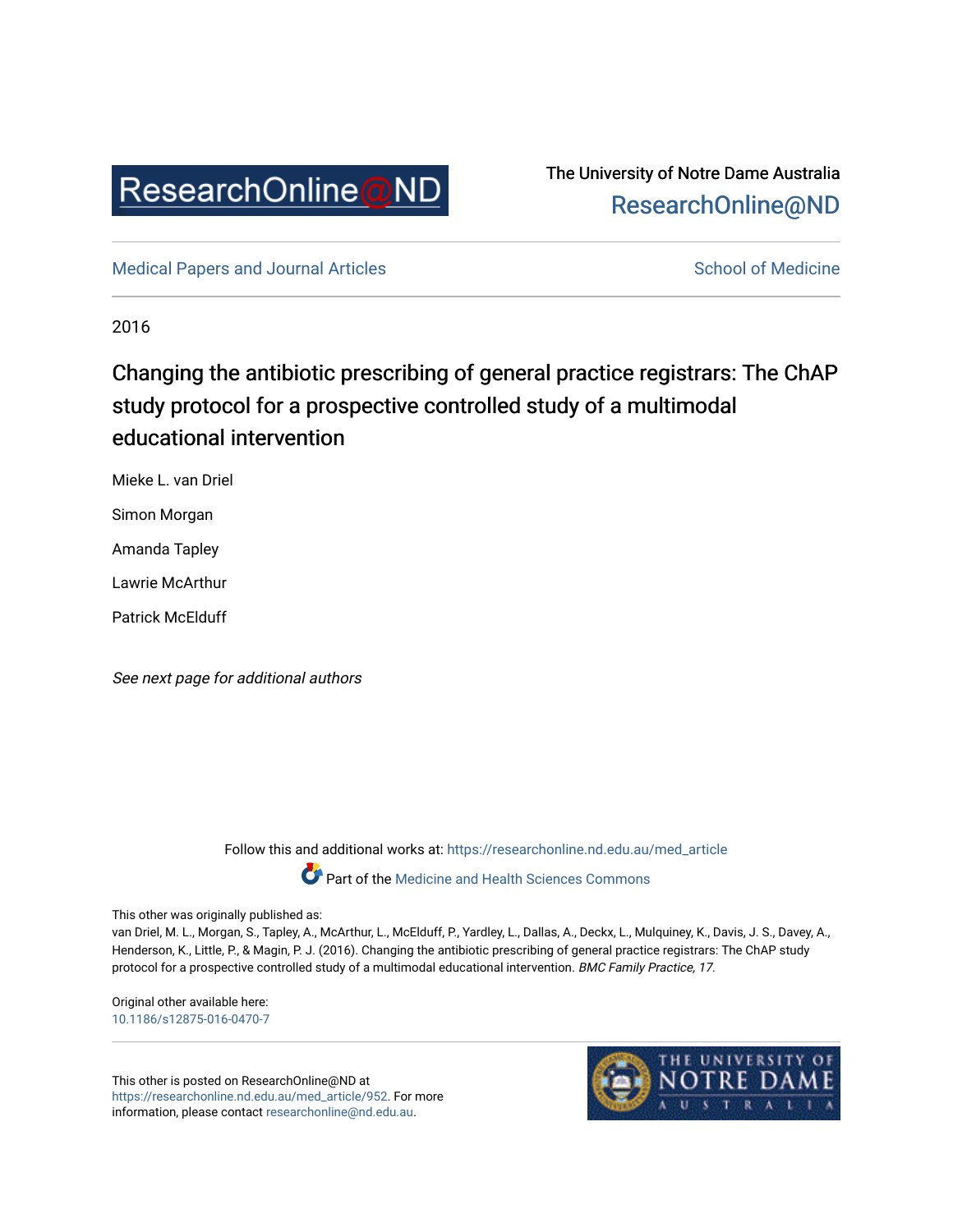# Authors

Mieke L. van Driel, Simon Morgan, Amanda Tapley, Lawrie McArthur, Patrick McElduff, Lucy Yardley, Anthea Dallas, Laura Deckx, Katie Mulquiney, Joshua S. Davis, Andrew Davey, Kim Henderson, Paul Little, and Parker J. Magin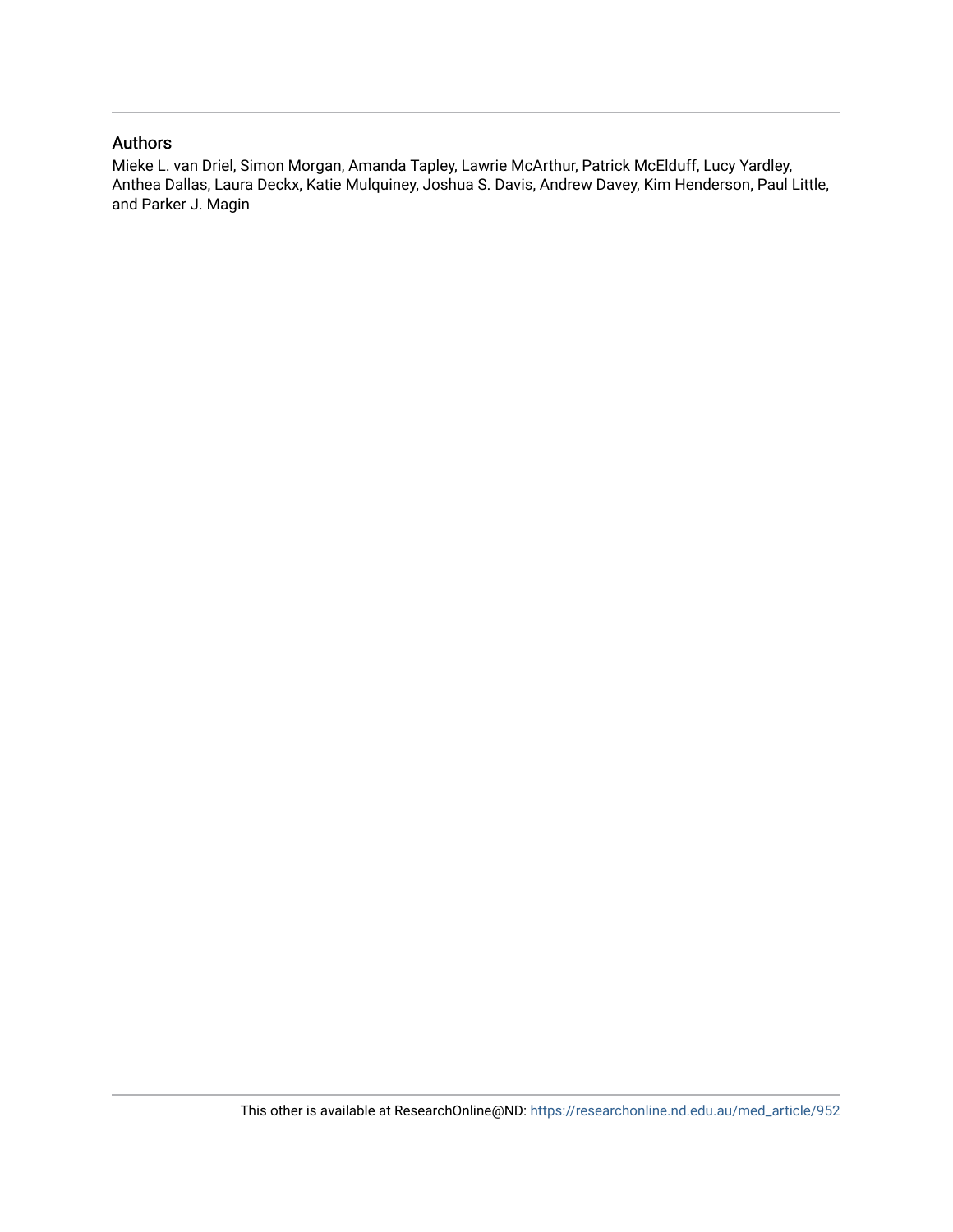This is an Open Access article distributed in accordance with the Creative Commons Attribution 4.0 International (CC BY 4.0) License, which permits unrestricted use, distribution, and reproduction in any medium, provided the original author and source are credited. See[: https://creativecommons.org/licenses/by/4.0/](https://creativecommons.org/licenses/by/4.0/)

This article originally published in *BMC Family Practice* available at: <https://doi.org/10.1186/s12875-016-0470-7>

van Driel, M.L., Morgan, S., Tapley, A., McArthur, L., McElduff, P., Yardley, L., Dallas, A., Deckx, L., Mulquiney, K., Davis, J.S., Davey, A., Henderson, K., Little, P., and Magin, P.J. (2016). Changing the antibiotic prescribing of general practice registrars: The ChAP study protocol for a prospective controlled study of a multimodal educational intervention. *BMC Family Practice, 17*. doi: 10.1186/s12875-016-0470-7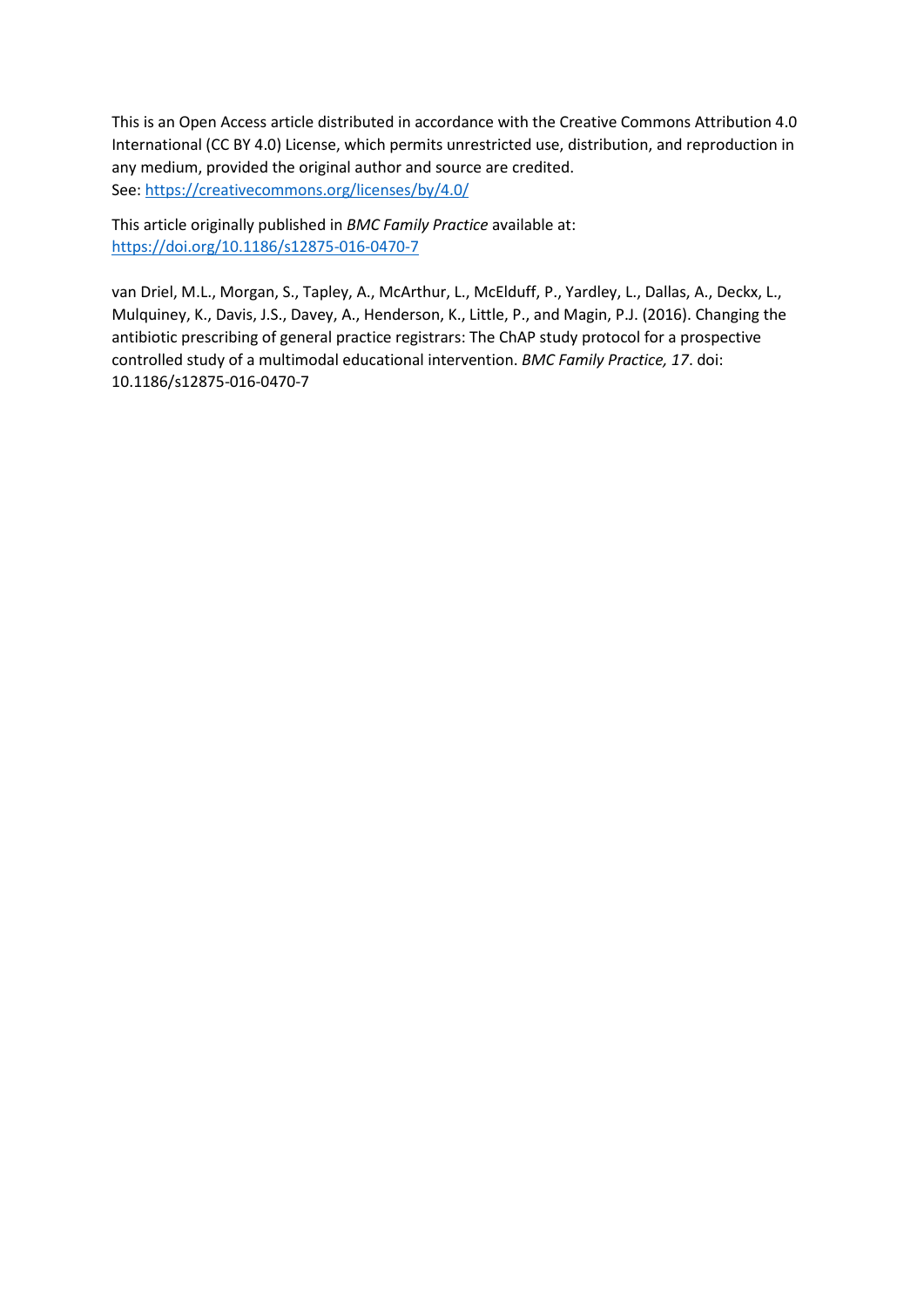# **STUDY PROTOCOL CONSUMING THE RESERVE ACCESS**



# Changing the Antibiotic Prescribing of general practice registrars: the ChAP study protocol for a prospective controlled study of a multimodal educational intervention

Mieke L. van Driel<sup>1\*</sup>, Simon Morgan<sup>2</sup>, Amanda Tapley<sup>3</sup>, Lawrie McArthur<sup>4</sup>, Patrick McElduff<sup>5</sup>, Lucy Yardley<sup>6</sup> , Anthea Dallas<sup>7</sup>, Laura Deckx<sup>1</sup>, Katie Mulquiney<sup>3</sup>, Joshua S. Davis<sup>5,8,9</sup>, Andrew Davey<sup>10</sup>, Kim Henderson<sup>3</sup> , Paul Little<sup>11</sup> and Parker J. Magin<sup>3,10</sup>

# Abstract

**Background:** Australian General Practitioners (GPs) are generous prescribers of antibiotics, prompting concerns including increasing antimicrobial resistance in the community. Recent data show that GPs in vocational training have prescribing patterns comparable with the high prescribing rate of their established GP supervisors. Evidence-based guidelines consistently advise that antibiotics are not indicated for uncomplicated upper respiratory tract infections (URTI) and are rarely indicated for acute bronchitis. A number of interventions have been trialled to promote rational antibiotic prescribing by established GPs (with variable effectiveness), but the impact of such interventions in a training setting is unclear. We hypothesise that intervening while early-career GPs are still developing their practice patterns and prescribing habits will result in better adherence to evidence-based guidelines as manifested by lower antibiotic prescribing rates for URTIs and acute bronchitis.

Methods/design: The intervention consists of two online modules, a face-to-face workshop for GP trainees, a face-to-face workshop for their supervisors and encouragement for the trainee-supervisor dyad to include a case-based discussion of evidence-based antibiotic prescribing in their weekly one-on-one teaching meetings. We will use a non-randomised, non-equivalent control group design to assess the impact on antibiotic prescribing for acute upper respiratory infections and acute bronchitis by GP trainees in vocational training.

**Discussion:** Early-career GPs who are still developing their clinical practice and prescribing habits are an underutilized target-group for interventions to curb the growth of antimicrobial resistance in the community. Interventions that are embedded into existing training programs or are linked to continuing professional development have potential to increase the impact of existing interventions at limited additional cost.

Trial registration: Australian New Zealand Clinical Trials Registry, [ACTRN12614001209684](https://www.anzctr.org.au/Trial/Registration/TrialReview.aspx?id=366836) (registered 17/11/2014).

Keywords: Antibacterial agents, Drug resistance, Evidence-based medicine, General practice, Graduate medical education, Physician prescribing patterns

\* Correspondence: [m.vandriel@uq.edu.au](mailto:m.vandriel@uq.edu.au) <sup>1</sup>

<sup>1</sup> Discipline of General Practice, School of Medicine, the University of Queensland, L8 Health Sciences Building 16/910, Royal Brisbane and Women's Hospital, Brisbane QLD 4029, Australia

Full list of author information is available at the end of the article



© 2016 The Author(s). Open Access This article is distributed under the terms of the Creative Commons Attribution 4.0 International License [\(http://creativecommons.org/licenses/by/4.0/](http://creativecommons.org/licenses/by/4.0/)), which permits unrestricted use, distribution, and reproduction in any medium, provided you give appropriate credit to the original author(s) and the source, provide a link to the Creative Commons license, and indicate if changes were made. The Creative Commons Public Domain Dedication waiver [\(http://creativecommons.org/publicdomain/zero/1.0/](http://creativecommons.org/publicdomain/zero/1.0/)) applies to the data made available in this article, unless otherwise stated.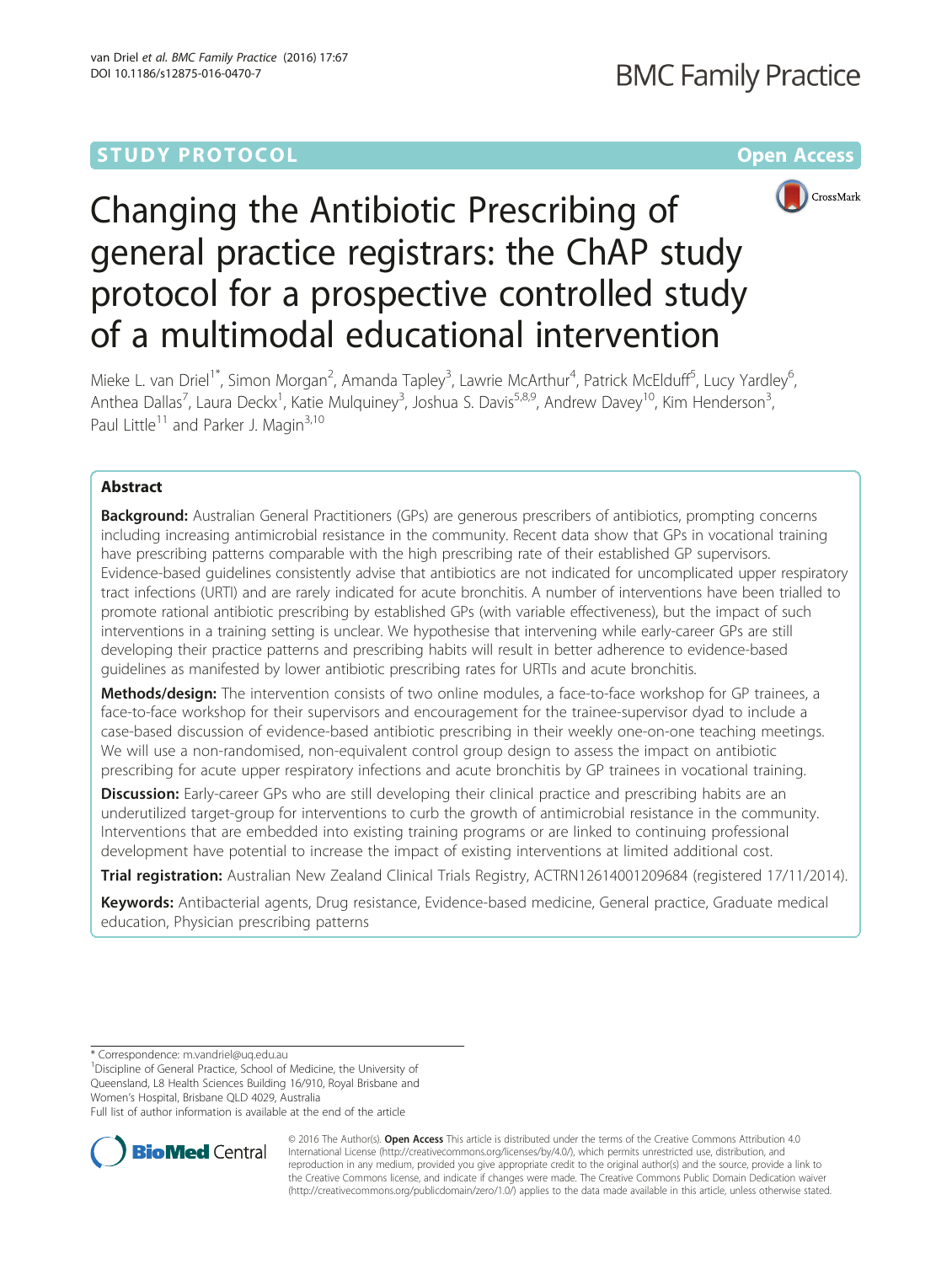# Background

Antimicrobial resistance is a serious and increasing threat to global public health and it is linked to the over-prescription of antibiotics [\[1](#page-9-0), [2](#page-9-0)]. The majority of antibiotics consumed by humans are prescribed in primary care [\[2, 3](#page-9-0)], and they are often prescribed in conditions for which there is no evidence of benefit [\[4](#page-9-0), [5](#page-9-0)]. For example, initial use of antibiotics is not of benefit in acute upper respiratory tract infections (URTIs) and is associated with an increase in adverse effects [\[6](#page-9-0)]. For acute bronchitis, antibiotics are associated with limited benefits of doubtful clinical significance [\[4](#page-9-0)].

Evidence-based therapeutic guidelines are widely used in general practice. The "Australian Therapeutic Guidelines: Antibiotic v15" for example recommend symptomatic (non-antibiotic) treatment for acute uncomplicated URTIs and advise that acute bronchitis is most often viral and usually does not require antibiotic therapy [\[7](#page-9-0)]. Availability and knowledge of guidelines, however, does not guarantee adherence which is reflected in the level of over-prescribing of antibiotics [\[8](#page-9-0)]. Data from Australian general practitioners (GPs) in training showed that antibiotics are prescribed in 22 % of presentations for URTIs, and 73 % of bronchitis/bronchiolitis [[9](#page-9-0)]. These prescription rates are comparable to those of established GPs. This clear overprescribing of antibiotics suggests that more effort needs to be directed towards changing the prescribing habits of clinicians.

In high-income countries, public campaigns at a regional and national level using a variety of multimedia platforms, have been directed at the public, child-care staff and health professionals [\[10](#page-9-0)]. Most campaigns also encouraged the use of guidelines in the components that targeted prescribers. Results from some multifaceted campaigns repeated over several years suggest a positive effect on antibiotic use, but others seem to have had little if any effect [\[10](#page-9-0)]. The means by which the prescribing patterns of GPs might be influenced is still the focus of debate. In primary care, a variety of interventions aimed at influencing individual doctors' prescribing have been studied, including audit and feedback [[11\]](#page-9-0), small group meetings [\[12](#page-9-0)], and academic detailing [\[13\]](#page-9-0). Systematic reviews have established that in primary care and ambulatory practice, multi-faceted interventions that include combinations of the above approaches [[14\]](#page-9-0) and active, rather than passive, interventions [\[15](#page-9-0)] are the most successful in reducing antibiotic prescribing for inappropriate indications.

Unfortunately, the size of the effect of these approaches has been limited. For instance, a UK randomised control trial incorporated the above principles in an intervention to reduce antibiotic prescribing by GPs [\[16](#page-9-0)]. This produced a modest decrease in antibiotic prescribing of 4.2 % in the intervention relative to the control practices. Moreover, the intervention was expensive and cost £2923 per practice – several times the estimated annual savings in antibiotics cost. The European GRACE consortium, however, showed an encouraging and likely more affordable way to achieve meaningful reductions in antibiotic prescribing for lower respiratory tract infections [[17](#page-9-0)]. This intervention used online training modules on communication skills and on the use of C-reactive protein (CRP) to distinguish bacterial from presumed viral infections. Both communication training and introduction of CRP separately resulted in a reduction of antibiotic prescribing, with the combination achieving the largest effect (communication intervention risk ratio:  $0.68$ ; CRP:  $0.53$ ; combined intervention:  $0.38$  [[18](#page-9-0)].

It is plausible that interventions targeted at an early, receptive stage of GPs' careers might be more efficacious. Early-career GPs may be a singularly appropriate target for intervention. They are at a stage of their clinical careers where their prescribing patterns are unlikely to be firmly established and are thus more amenable to modification. Unlike hospital-based junior doctors, early-career GPs are working in the clinical environment where they will spend the rest of their careers, so education regarding long-term prescribing practices will be contextually relevant. Because experienced clinicians have already established consulting and antibiotic prescribing habits that have been shown to be resistant to change [[19\]](#page-10-0), we hypothesise that focused educational interventions that target GPs in training whom are still developing their own practice "style" and prescribing "habits", could be more effective in improving adherence to evidencebased guidelines.

#### Methods/design

The ChAP study (Changing the Antibiotic Prescribing of general practice registrars) aims to improve the antibiotic prescribing of early-career GPs. In this study we propose to develop an Australian educational intervention based on components of the INternet TRaining for antibiOtic use (INTRO) intervention, developed in Europe [[17\]](#page-9-0). To assess the effectiveness of the intervention, ongoing quantitative data collection from the Registrar Clinical Encounters in Training (ReCEnT) Study will be utilized [\[20](#page-10-0)]. We will evaluate the intervention's impact on antibiotic prescribing of earlycareer GPs for two classifications of respiratory tract infections (URTI and acute bronchitis/bronchiolitis).

### Study design

We will use a non-randomised non-equivalent control group design. Data for the analyses will be collected during the six-monthly rounds of ReCEnT data collection. The ReCEnT study is an ongoing prospective multi-site cohort study of GP registrars/trainees'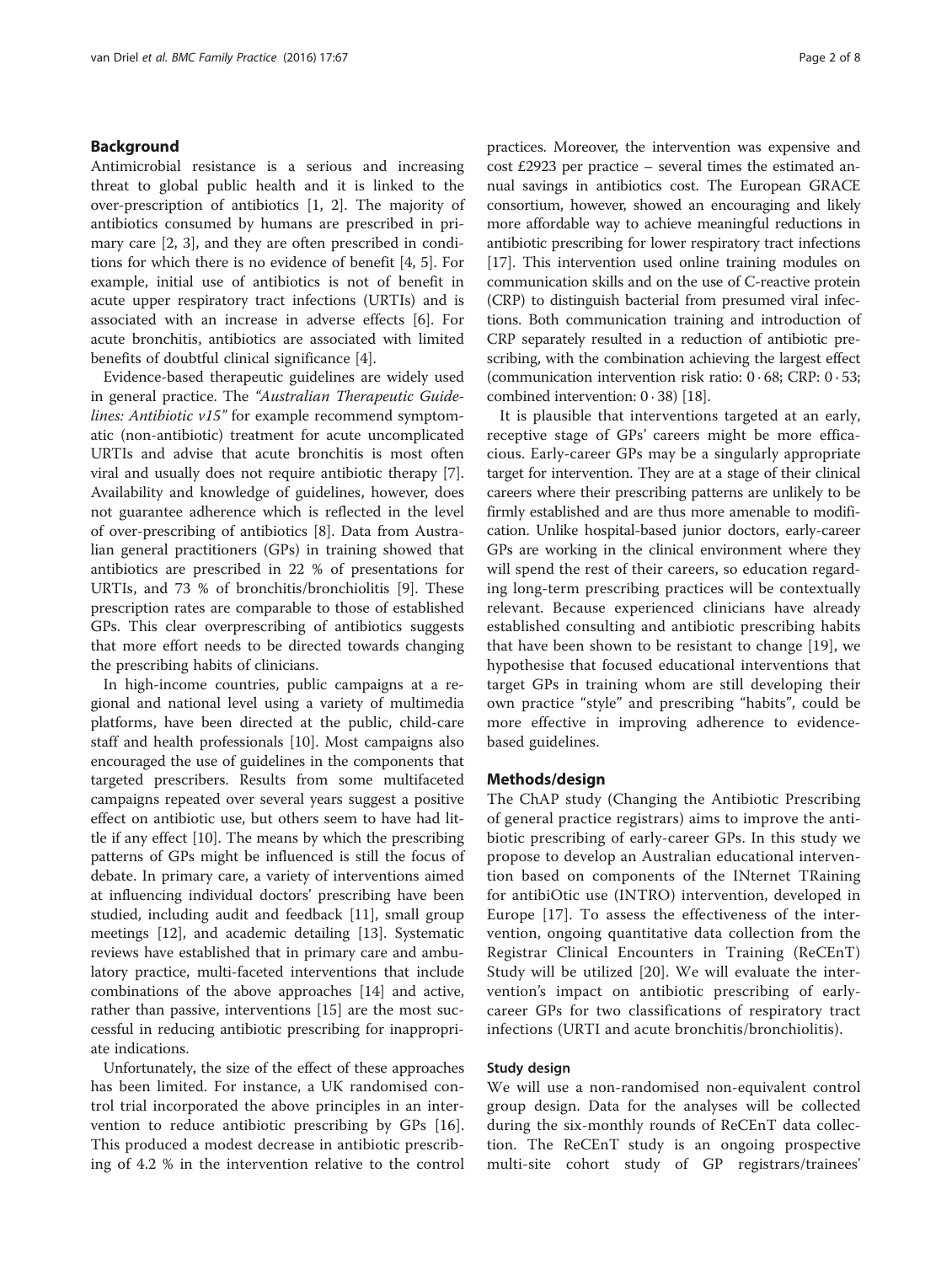consultations in five of Australia's 17 Australian GP regional training providers [\[20](#page-10-0)]. ReCEnT longitudinally documents the nature and association of consultationbased clinical and educational experiences of earlycareer GPs (GP trainees). GP trainees record details of 60 consecutive consultations at approximately the midpoint of three six-month (full-time equivalent) terms based in general practices. Details recorded include patient demographics, diagnoses/problems managed, medications prescribed, investigations ordered, and assistance sought during the consultation (including supervisor advice and use of guidelines).

# Outcome measures

Primary outcomes

The primary outcomes will be

- Change in proportion of consultations (from preintervention to post-intervention ReCEnT data collection periods) for URTIs in which antibiotics are prescribed
- Change in proportion of consultations (from preintervention to post-intervention ReCEnT data collection periods) for bronchitis/bronchiolitis in which antibiotics are prescribed.

## Secondary outcomes

Secondary outcomes will be

- Change in proportion of consultations (from preintervention to post-intervention ReCEnT data collection periods) for bronchitis/bronchiolitis and URTI (combined) in which antibiotics are prescribed.
- Change in proportion of consultations (from preintervention to post-intervention ReCEnT data collection periods) for sore throat in which antibiotics are prescribed
- Change in proportion of consultations (from preintervention to post-intervention ReCEnT data collection periods) for acute sinusitis in which antibiotics are prescribed
- Change in proportion of consultations (from preintervention to post-intervention ReCEnT data collection periods) for acute otitis media in which antibiotics are prescribed

Respiratory tract infections will be defined by International Classification of Primary Care, 2nd Edition (ICPC-2) disease diagnostic codes R74 (URTI) and R78 (bronchitis/bronchiolitis) [\[21](#page-10-0)].

We will define acute sore throat as the ICPC-2 codes R72 (strep throat), R76 (tonsillitis, acute), R74008 (pharyngitis, acute), R74006 (infection, throat), R74017 (pharyngitis) and

R21005 (sore throat). Codes R72001 (scarlet fever), R72003 (scarlatina) and R72004 (scarlet fever) will be excluded from the analysis, as antibiotics are recommended for all cases of these conditions in the authoritative Australian guidelines [\[22](#page-10-0)].

We will define acute sinusitis as those presentations coded as R75 (excluding R75003 and R75004 as these are codes for chronic and allergic sinusitis respectively).

Acute otitis media will be defined as those presentations coded as H71 (excluding H71008, H710018 and H710019 as these are codes for ear inflammation, abscess and mastoiditis).

#### Setting

The intervention will be delivered once to GP trainees in two Regional Training Providers (RTPs). GP trainees in three control training providers will receive usual educational activities. These are five of the 17 RTPs in the Australian general practice vocational training program. The demographics of the GP trainees in the intervention group are broadly comparable to those of the control training providers.

#### The intervention

The intervention in the ChAP study consists of four components. The first three i.e. access to an online introduction module, an online communication training module, and an interactive workshop, are delivered separately to GP trainees and to supervisors. The fourth is an optional joint GP trainee-supervisor activity, which comprises a case-based discussion of evidence-based antibiotic prescribing for each trainee-supervisor dyad in their regular weekly one-on-one teaching meetings. An overview of the study design and content of the intervention is provided in Fig. [1.](#page-6-0)

## INTRO modules

The first two components (online introduction and communication training modules) are based on the INTRO intervention. INTRO is part of a European multicountry study (GRACE consortium) aimed at reducing inappropriate antibiotic prescribing for lower respiratory tract infections in primary care [\[17](#page-9-0)]. One of the main advantages of INTRO is that it is a brief and costeffective intervention. The introduction module discusses the need for reduced antibiotic prescribing and the effect of over-prescription on the health care system, patients and GPs. It covers the epidemiology of URTIs in primary care, Australian and international antibiotic use and antimicrobial resistance, and the evidence-base of current clinical guidelines. The communication training module consists of videos showing how a GP can use communication skills to elicit patient concerns and expectations, discuss the pros and cons of antibiotic treatment and the natural course of respiratory tract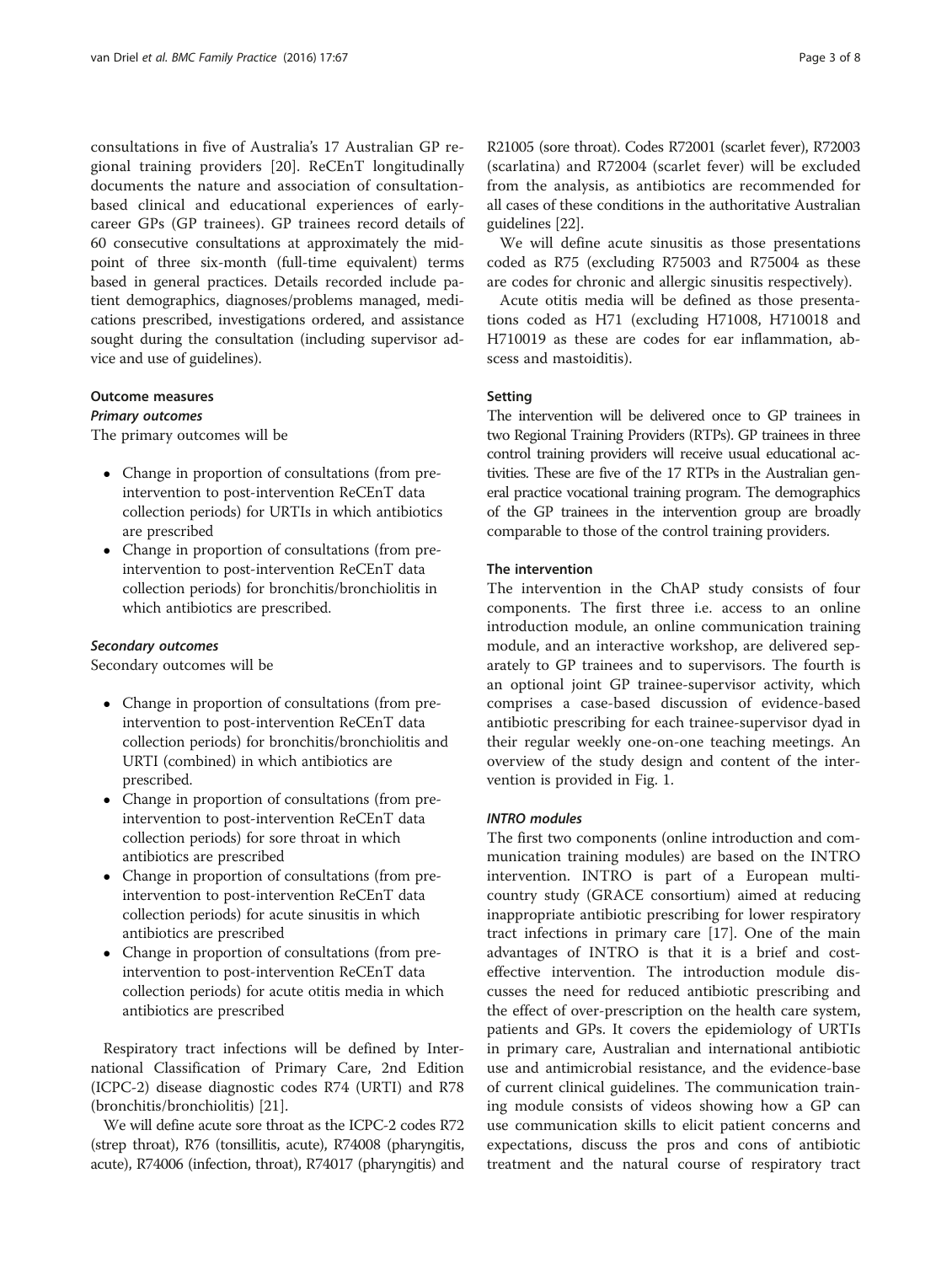<span id="page-6-0"></span>

infections, whilst maintaining patient satisfaction. The communication training module is supported by a patient booklet. These two modules were adapted for the Australian context with particular reference to the Australian Therapeutic Guidelines: Antibiotic. Version 15 (version 2013): TG [[7\]](#page-9-0).

The online modules will be made available to GP trainees to work through individually at a time that best suits them. They will be given a timeframe in which to complete the modules. A face-to-face workshop will be scheduled after completion of the electronic modules in order to maximise the potential for effectiveness.

The INTRO modules will also be made available to the trainee's supervisors in the two intervention RTPs, again prior to scheduled separate supervisor workshops (see below).

#### Workshops

The workshop component consists of a 1.5 h interactive workshop, scheduled as part of the standard training program for GP trainees and delivered at the premises of their RTP. We will use data on GP trainees' prescribing collected in the ReCEnT project to contextualise and reinforce the practical relevance and importance of the educational message (the ReCEnT data will be that of the workshop attendee trainees and their more senior colleagues who have been collecting ReCEnT data since 2010) [\[20\]](#page-10-0). During the workshop sessions, GP trainees will be asked to reflect on their group's prescribing data and by means of clinical cases work through the main principles of rational prescribing of antibiotics informed by the authorative Australian guideline on antibiotic use (eTG). During the workshop there will be room for

practising the communication skills presented in the online modules.

There will be 'content' discussion in the workshops, which will expand upon and explore some of the issues covered in the online modules. This discussion will present URTIs and acute bronchitis as exemplars of respiratory tract infections for which antibiotics are rarely indicated. Discussion will focus on these clinical syndromes, but the tenets of rational prescribing will also be applied to other non-pneumonia respiratory tract infections for which antibiotics have very limited indications (sore throat, acute otitis media, acute sinusitis).

Three underlying principles will inform the approach presented in the discussion: Firstly, that the default position for non-pneumonia respiratory tract infections is to not prescribe antibiotics. Deviation from this principle in any particular case requires careful consideration of the rationale for prescribing in that individual patient's circumstance. Secondly, treatment of non-pneumonia respiratory tract infections should be on syndromic rather than aetiological basis. Delineation of viral versus bacterial aetiology is difficult and non-contributory and does not reflect current understanding of the complex interplay of bacterial and viral pathogens [\[23, 24](#page-10-0)]. A syndromic approach to management reflects the empirical evidence for treatment in the area [[5,](#page-9-0) [25](#page-10-0)–[27](#page-10-0)]. Thirdly, that the clinical science of consultations for non-pneumonia respiratory tract infections may be straightforward but managing patient expectations may be complex and require advanced communication skills, i.e. the sophistication of consultation techniques employed should reflect the biopsychosocial complexity of the consultation rather than the biological complexity of the clinical presentation.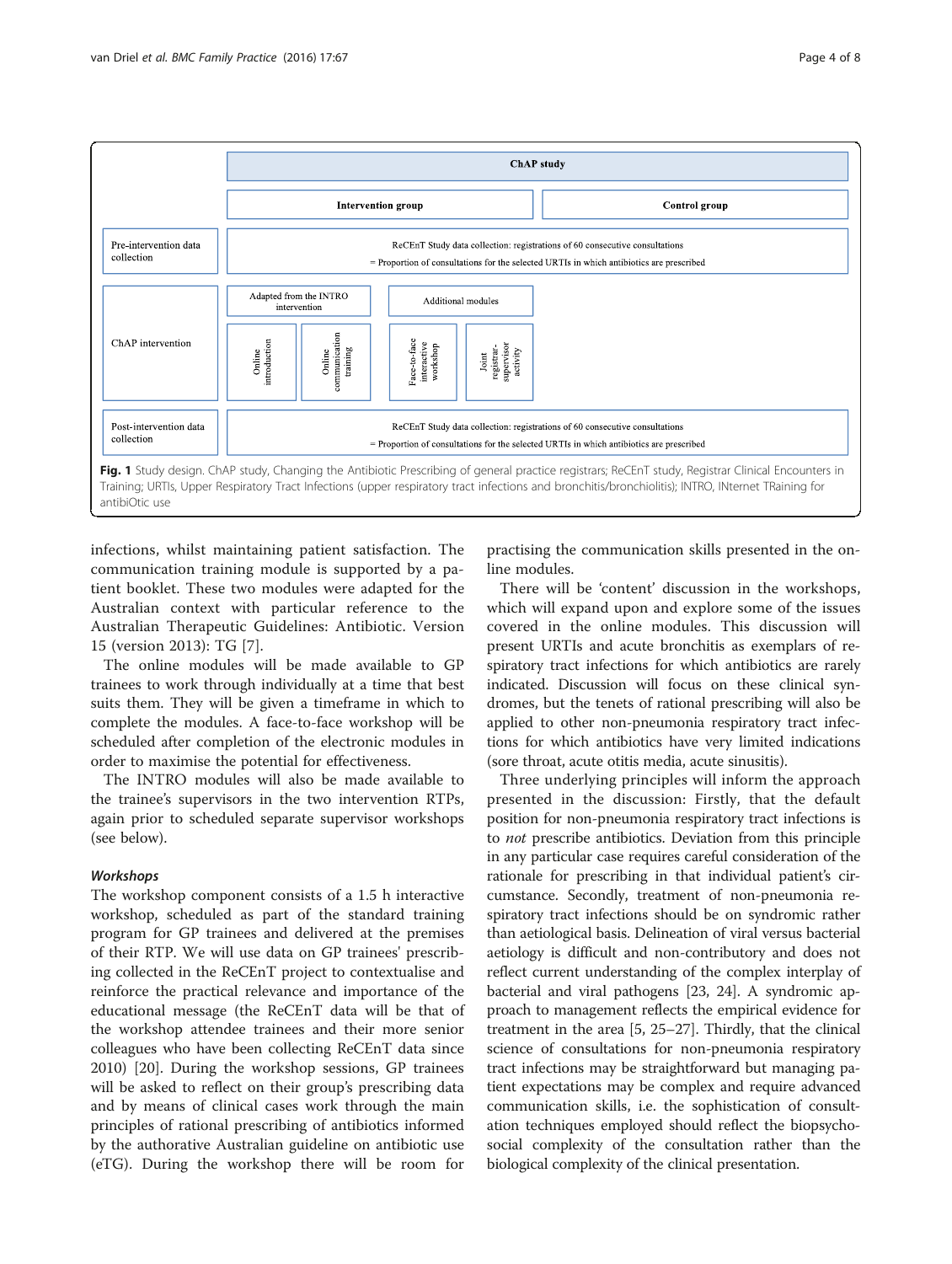The workshop content will be constructed by the research team of GPs, GP vocational training educators, academic GPs and an infectious diseases physician/researcher. The process will be informed by the current literature in the area and our recent work in early-career GPs' antibiotic prescribing – the prevalence and associations of antibiotic prescribing for URTI and acute bronchitis/bronchiolitis and the qualitative experiences of GP trainees in managing URTI and acute bronchitis [[9](#page-9-0), [28\]](#page-10-0).

The same workshop will be delivered separately to the supervisors in the two intervention RTPs.

#### Joint trainee-supervisor activity

Each trainee-supervisor dyad will be encouraged to include a case-based discussion of evidence-based antibiotic prescribing in their regular weekly one-on-one teaching meetings. The supervisor will be offered a set of three or four structured cases to include in the meeting. This activity will be optional as the content of trainee-supervisor weekly meetings is at the discretion of the supervisors and trainees rather than the RTP.

The rationale for supplementing the educational intervention with supervisor educational activities was that our previous research suggested that the prescribing patterns (role-modelling) of supervisors and the 'apprenticeship' model of the trainee-supervisor relationship are drivers of non-rational antibiotic prescribing [\[9](#page-9-0), [28\]](#page-10-0).

#### Recruitment

All GP trainees at the five training providers complete Re-CEnT data collection in each of their training terms. This is part of their training program and includes reflection on practice and future training directions via detailed feedback [\[29\]](#page-10-0). The majority of GP trainees consent to the data being used for research purposes. The intervention will be conducted as part of their training program.

#### Sample size calculation

It is expected that the intervention group will consist of approximately 130 GP trainees sourced from two intervention training providers and the control group of approximately 160 GP trainees from the control training providers. Each of these GP trainees will provide data on an average of four URTI consultations before the intervention and four URTI consultations after the intervention [[9\]](#page-9-0). This will provide the study with approximately 80 % power to find an absolute reduction of 10 % in antibiotic prescribing for URTIs in the intervention group compared with the control group. This sample size calculation takes into account an inflation factor of 1.9 derived from an intracluster correlation of 0.27 from a similar study [[12](#page-9-0)] and an anticipated proportion of consultations for URTI of 8 % and expected preintervention rate of antibiotic prescribing of 22 % as shown in the ReCEnT study [[9](#page-9-0)].

#### Data collection and analysis

Change in antibiotic prescribing will be assessed via Re-CEnT data pre- and post-intervention. The changes in GP trainees' prescribing will be compared with the changes of GP trainees of the two regional training providers who are not receiving the intervention (control group).

The principal analysis will be logistic regression within a Generalised Estimating Equation framework to adjust for clustering of observations within GP trainees. The unit of analysis will be consultations involving a respiratory tract infection and the outcome factor will be antibiotics prescribed (dichotomous). Independent variables in the model will be treatment group (intervention/control), time (before/after) and an interaction term of treatment group by time. The p-value of the interaction term will be used to determine statistical significance.

The dependent variables in regression models will be consultations in which antibiotics are prescribed (for URTI and acute bronchitis/bronchiolitis separately as the primary outcomes, and for URTI plus acute bronchitis/bronchiolitis (combined), acute otitis media, acute sinusitis and sore throat as the secondary outcomes).

We will also consider trainee, patient, practice and consultation related factors in the regression analyses. GP trainee factors will be age, gender, training term, place of medical qualification (Australia/international), and fulltime/part-time status. Patient factors will be age, gender, Indigenous (Aboriginal or Torres Strait Islander) status, Non-English-speaking background status, whether new patient to the practice, and whether a new patient to the GP trainee. Practice factors will be rurality/urbanicity, socioeconomic status of the practice location, and practice size (number of GPs). Practice postcode will be used to assign the Australian Standard Geographical Classification-Remoteness Area (ASGC-RA) classification (the degree of rurality) of the practice location [\[30\]](#page-10-0) and to define the practice location's Socioeconomic Index for Area (SEIFA) Relative Index of Disadvantage [[31](#page-10-0)]. Consultation factors will include the number of diagnoses/problems dealt with during the consultation, if the problem was a new one, and if the GP trainee sought clinical assistance during the consultation (from their supervisor/trainer, from a specialist, or from electronic or hard-copy resources).

Primary analyses will be by intention to treat (data of all GP trainees in the intervention group will be analysed irrespective of whether they attended the intervention workshop). We will also analyse the per protocol data (of only those GP trainees who attend the workshop) and compare these with the intention to treat analysis.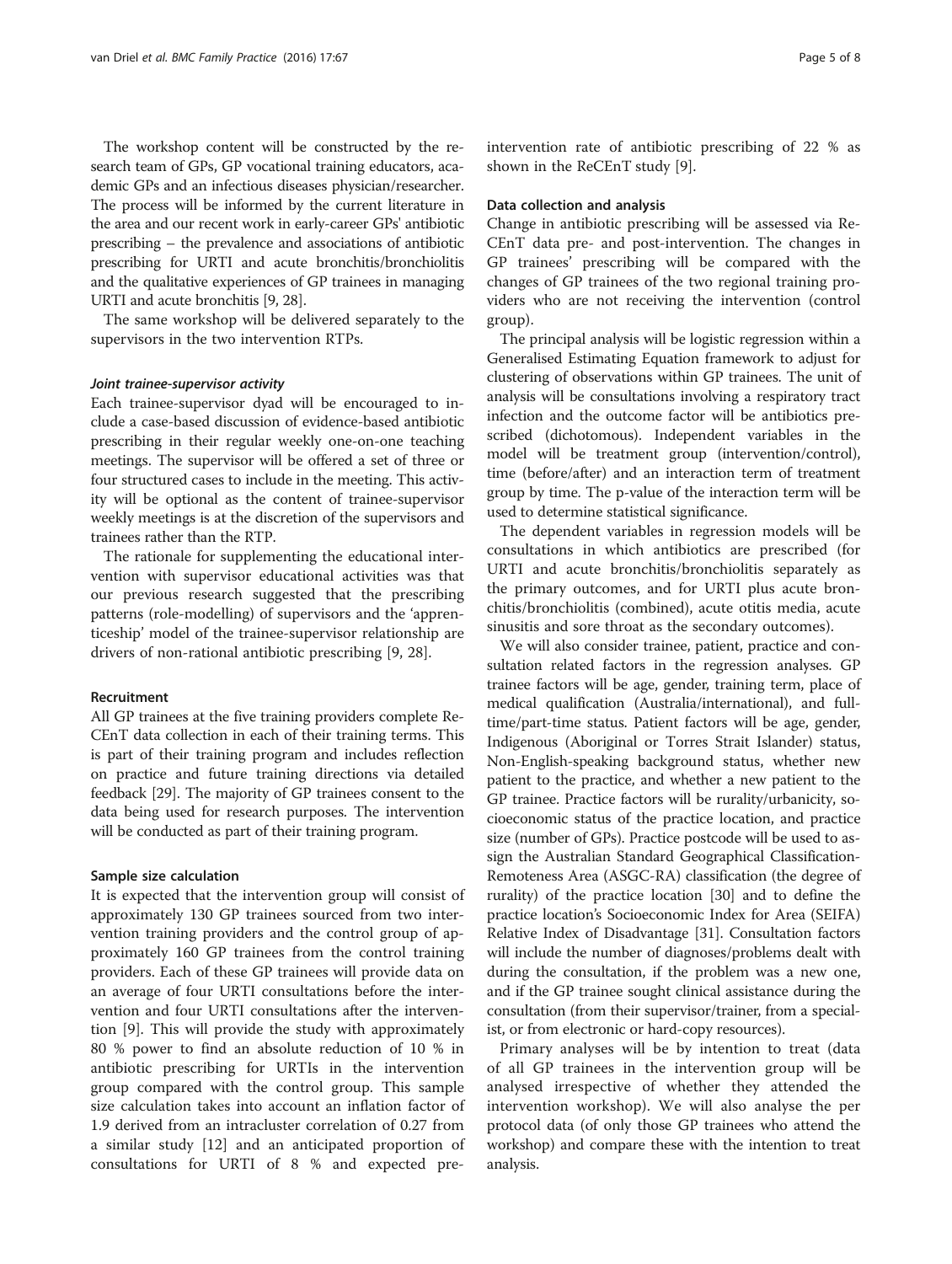#### Qualitative study

In addition, GP trainees and supervisors who participated in the intervention, will be invited to take part in a telephone interview after the full ChAP intervention has been delivered. Interview questions will focus on the acceptability and utility of the intervention components, the elements that changed practice, and suggestions for improvement. All interviews will be recorded digitally and transcribed verbatim. Two researchers will independently code the interviews, compare their coding and discuss discrepancies. Interview data will be analysed using thematic analysis [[32\]](#page-10-0). An iterative process will be used to develop the final thematic framework.

#### Funding and ethics

This study is funded by a competitive research grant of the Therapeutic Guidelines Limited and the Royal Australian College of General Practitioners. Funding was awarded after a peer-review process assessing the importance, scientific quality, and originality of the study. The intervention is registered in the Australian New Zealand Clinical Trials Registry (ACTRN12614001209684).

The wider ReCEnT project is funded by the five participating Regional Training Providers. These organisations are funded by General Practice Education and Training, an Australian Commonwealth Government initiative.

This study was approved by the Human Research Ethics Committee from the University of Newcastle (H-2009- 0323) and The University of Queensland (2014000743). Confidentiality will be ensured by the current practice regarding ReCEnT data. All ReCEnT data collection is deidentified. Registrations can only be linked to the same early-career GP through a coding system. The key to this code is not known to the investigators and kept separately in a locked filing cabinet and password protected computer file at the regional training providers where the data are collected.

Following the completion of the study, the intervention will be offered to the control training providers and be made available to other Australian regional training providers (Additional file [1](#page-9-0)).

## **Discussion**

Experienced clinicians have already established distinct consulting and prescribing habits, which have been shown to be resistant to change [[19](#page-10-0)]. Interventions on antibiotic prescribing have a modest effect [\[16\]](#page-9-0). In the proposed study we target educational interventions to early-career GPs when they are still developing their own prescribing "style" and "habits". This approach could be more effective in improving adherence to evidence-based guidelines.

Delivering educational interventions to early-career GPs rather than established GPs may also be a more efficient and sustainable way to educate prescribers about evidence-based use of antibiotics. Australian early-career GPs are engaged in an educational program during release days from their practice, in parallel with their practicebased training. Face-to-face educational activities, as well as access to web-based support, could be delivered within the context of their existing educational program. The infrastructure to deliver the intervention already exists. Use of this infrastructure would avoid the organisational demands of staging individual practice seminars and setting up dedicated web-based support systems. This study will produce a template for an educational model targeting clinicians/prescribers in the early stages of their careers. The impact of the educational intervention will be evaluated by the ReCEnT study, thereby allowing an efficient integration with a concurrent education and research project [[19](#page-10-0)]. Moreover, whilst this intervention focuses on adherence to guidelines for rational prescribing of antibiotics in respiratory tract infections in the general practice setting, it has the potential to serve as a generic model to enhance uptake of therapeutic guideline recommendations in general.

One limitation of the study is that it will not be possible to ascertain the appropriateness of prescription of antibiotics in any single clinical encounter. For example, in bronchitis where antibiotic prescription is discouraged for the great majority of patients, antibiotics may be appropriate for those with severe co-morbid conditions and immunosuppression [\[7](#page-9-0)]. However, overall antibiotic prescribing for non-pneumonia acute respiratory tract infections, and for each individual condition, is still a robust measure of appropriate prescribing at the macro-level and has been used in numerous previous studies [[12](#page-9-0)–[17\]](#page-9-0).

A further consideration is that prescription is not necessarily followed by dispensing (filling the script), or even consumption of antibiotics by the patient. In our study we will ascertain prescription of antibiotics only. An advantage of our methodology is that we also capture the indication for prescribing, as compared with other studies, which report total, non-disease-specific dispensing [\[16](#page-9-0)]. As the focus of this intervention is rational prescribing of antibiotics in acute URTIs and acute bronchitis/bronchiolitis, measuring indicationspecific prescribing will provide the most appropriate indicator of the impact of the intervention. If the intervention is successful, further studies could assess the impact of a reduction in prescribing on overall dispensing and consumption of antibiotics and antimicrobial resistance rates.

The multimodal and multifaceted model developed from the ChAP study can also be used in programs targeting established GPs and inform effective interventions to curb the growth of antimicrobial resistance through rational prescribing of an increasingly precious resource.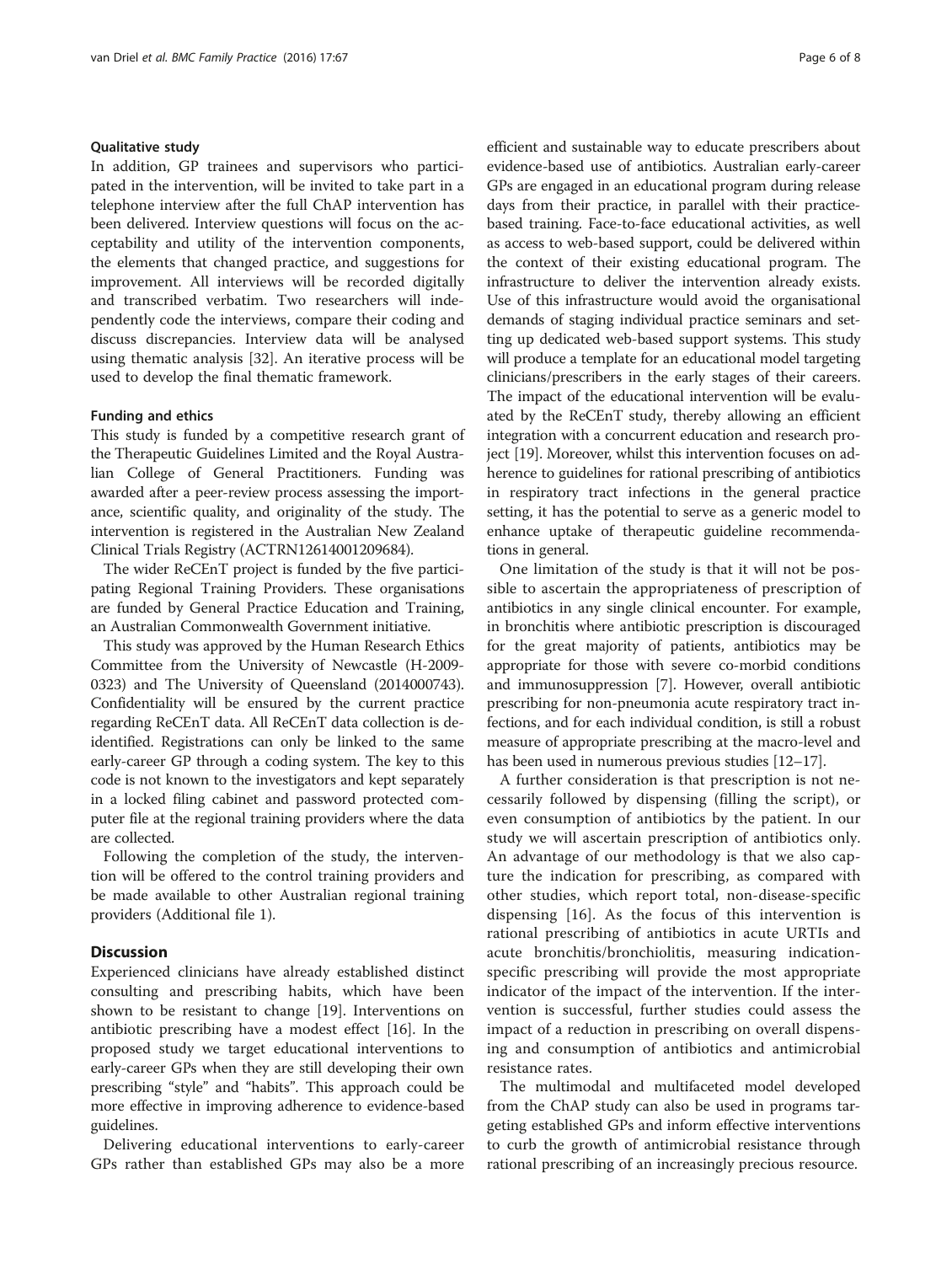# <span id="page-9-0"></span>Additional file

[Additional file 1:](dx.doi.org/10.1186/s12875-016-0470-7) TIDieR (Template for Intervention Description and Replication) checklist. (PDF 120 kb)

#### Abbreviations

ASGC-RA, Australian Standard Geographical Classification-Remoteness Area; ChAP, Changing the Antibiotic Prescribing of general practice registrars; CRP, C-reactive protein; GP, general practitioners; ICPC-2, International Classification of Primary Care, 2nd Edition; INTRO, INternet TRaining for antibiOtic use; ReCEnT, Registrar Clinical Encounters in Training; RTP, regional training provider; SEIFA, Socioeconomic Index for Area; URTIs, upper respiratory tract infections

#### Acknowledgements

The authors thank Therapeutic Guidelines Limited and the Royal Australian College of General Practitioners for providing the funding for the ChAP study and the four Regional Training Providers (GP Training Valley to Coast, Adelaide to Outback, Victorian Metropolitan Alliance and General Practice Training Tasmania) for their support. We thank all GP trainees and their supervisors for their willingness to participate.

The INTRO study online modules were made available to the investigators by Professor Paul Little, Professor Lucy Yardley and Professor Chris Butler, who are included as associate investigators of the ChAP study.

#### Funding

This study is funded by a competitive research grant of the Therapeutic Guidelines Limited and the Royal Australian College of General Practitioners.

#### Availability of data and material

The database for the study will be available to the investigators. Advice from the approving ethics committee precludes making the database publicly available.

#### Authors' contributions

The ChAP study was conceived by MLvD, PM and AD and designed within the framework of the ReCEnT study with contributions from all authors. This protocol was drafted by MLvD and LD. All authors contributed to and approved the final version. MLvD is guarantor.

#### Competing interests

The authors declare that they have no competing interests.

#### Ethics approval and consent to participate

This study was approved by the Human Research Ethics Committee from the University of Newcastle (H-2009-0323) and The University of Queensland (2014000743). Participation was voluntary and participants signed informed consent forms.

#### Author details

<sup>1</sup>Discipline of General Practice, School of Medicine, the University of Queensland, L8 Health Sciences Building 16/910, Royal Brisbane and Women's Hospital, Brisbane QLD 4029, Australia. <sup>2</sup>Elermore Vale General Practice, Shop 10-13, Croudace Rd, Elermore Vale, NSW 2287, Australia. <sup>3</sup>GP Synergy NSW & ACT Research and Evaluation Unit, 17 Bolton St, Newcastle, NSW 2300, Australia. <sup>4</sup>Rural Clinical School, The University of Adelaide, 122 Frome Street, Adelaide, SA 5005, Australia. <sup>5</sup>School of Medicine and Public Health, University of Newcastle, Newbolds Building, Corner Frith andGavey Streets, Mayfield, NSW 2304, Australia. <sup>6</sup>Department of Psychology, University of Southampton, Shakleton Building, Highfield, Southampton SO17 1BJ, UK. <sup>7</sup>School of Medicine, University of Notre Dame Australia, 160 Oxford St, Darlinghurst, NSW 2010, Australia. <sup>8</sup>Department of Infectious Diseases, John Hunter Hospital, Lookout Rd, New Lambton Heights, NSW 2305, Australia. <sup>9</sup>Global and Tropical Health Division, Menzies School of Health Research, PO Box 41096, Casuarina, NT 0811, Australia. <sup>10</sup>Discipline of General Practice, School of Medicine and Public Health, University of Newcastle, Newbolds Building, Corner Frith and Gavey Streets, Mayfield NSW, 2304, Australia. <sup>11</sup>Primary Care and Population Sciences Division, University of Southampton, Aldermoor Health Centre, Aldermoor Close Southampton SO16 5ST, Southampton, UK.

Received: 1 May 2016 Accepted: 2 June 2016 Published online: 06 June 2016

#### References

- 1. World Health Organization. Antimicrobial resistance. 2015. [http://www.who.](http://www.who.int/mediacentre/factsheets/fs194/en/) [int/mediacentre/factsheets/fs194/en/](http://www.who.int/mediacentre/factsheets/fs194/en/). Accessed 4 Jun 2016.
- 2. Goossens H, Ferech M, Vander Stichele R, Elseviers M, Group EP. Outpatient antibiotic use in Europe and association with resistance: a cross-national database study. Lancet. 2005;365(9459):579–87. doi[:10.1016/S0140-](http://dx.doi.org/10.1016/S0140-6736(05)17907-0) [6736\(05\)17907-0](http://dx.doi.org/10.1016/S0140-6736(05)17907-0).
- 3. Hughes JM. Preserving the lifesaving power of antimicrobial agents. JAMA. 2011;305(10):1027–8. doi:[10.1001/jama.2011.279.](http://dx.doi.org/10.1001/jama.2011.279)
- 4. Smucny J, Fahey T, Becker L, Glazier R. Antibiotics for acute bronchitis. Cochrane Database Syst Rev. 2004;4:CD000245. doi[:10.1002/14651858.](http://dx.doi.org/10.1002/14651858.CD000245.pub2) [CD000245.pub2.](http://dx.doi.org/10.1002/14651858.CD000245.pub2)
- Kenealy T, Arroll B. Antibiotics for the common cold and acute purulent rhinitis. Cochrane Database Syst Rev. 2013;6:CD000247. doi[:10.1002/](http://dx.doi.org/10.1002/14651858.CD000247.pub3) [14651858.CD000247.pub3](http://dx.doi.org/10.1002/14651858.CD000247.pub3).
- 6. Arroll B, Kenealy T, Falloon K. Are antibiotics indicated as an initial treatment for patients with acute upper respiratory tract infections? A review N Z Med J. 2008;121(1284):64–70.
- 7. Antibiotic Expert Groups. Therapeutic guidelines: antibiotic. Version 15. Melbourne: Therapeutic Guidelines Limited. 2014. [http://www.tg.org.au/](http://www.tg.org.au/index.php?sectionid=41) [index.php?sectionid=41](http://www.tg.org.au/index.php?sectionid=41). Accessed 4 Jun 2016.
- 8. Del Mar C, Glasziou P, Lowe JB, van Driel ML, Hoffmann T, Beller E. Addressing antibiotic resistance - focusing on acute respiratory infections in primary care. Aust Fam Physician. 2012;41(11):839–40.
- 9. Dallas A, Magin P, Morgan S, Tapley A, Henderson K, Ball J, Scott J, Spike N, McArthur L, van Driel M. Antibiotic prescribing for respiratory infections: a cross-sectional analysis of the ReCEnT study exploring the habits of earlycareer doctors in primary care. Fam Pract. 2015;32(1):49–55. doi:[10.1093/](http://dx.doi.org/10.1093/fampra/cmu069) [fampra/cmu069.](http://dx.doi.org/10.1093/fampra/cmu069)
- 10. Huttner B, Goossens H, Verheij T, Harbarth S, CHAMP consortium. Characteristics and outcomes of public campaigns aimed at improving the use of antibiotics in outpatients in high-income countries. Lancet Infect Dis. 2010;10(1):17–31. doi:[10.1016/S1473-3099\(09\)70305-6.CHAMPconsortium](http://dx.doi.org/10.1016/S1473-3099(09)70305-6.CHAMPconsortium).
- 11. Jamtvedt G, Young JM, Kristoffersen DT, O'Brien MA, Oxman AD. Does telling people what they have been doing change what they do? A systematic review of the effects of audit and feedback. Qual Saf Health Care. 2006;15(6):433–6. doi:[10.1136/qshc.2006.018549.](http://dx.doi.org/10.1136/qshc.2006.018549)
- 12. van Driel ML, Coenen S, Dirven K, Lobbestael J, Janssens I, Van Royen P, Haaijer-Ruskamp FM, De Meyere M, De Maeseneer J, Christiaens T. What is the role of quality circles in strategies to optimise antibiotic prescribing? A pragmatic cluster-randomised controlled trial in primary care. Qual Saf Health Care. 2007;16(3):197–202. doi:[10.1136/qshc.2006.018663.](http://dx.doi.org/10.1136/qshc.2006.018663)
- 13. O'Brien MA, Rogers S, Jamtvedt G, Oxman AD, Odgaard-Jensen J, Kristoffersen DT, Forsetlund L, Bainbridge D, Freemantle N, Davis DA et al. Educational outreach visits: effects on professional practice and health care outcomes. Cochrane Database Syst Rev. 2007;4:CD000409. doi:[10.1002/](http://dx.doi.org/10.1002/14651858.CD000409.pub2) [14651858.CD000409.pub2](http://dx.doi.org/10.1002/14651858.CD000409.pub2).
- 14. Arnold SR, Straus SE. Interventions to improve antibiotic prescribing practices in ambulatory care. Cochrane Database Syst Rev. 2005;4:CD003539. doi[:10.1002/14651858.CD003539.pub2.](http://dx.doi.org/10.1002/14651858.CD003539.pub2)
- 15. Ranji SR, Steinman MA, Shojania KG, Gonzales R. Interventions to reduce unnecessary antibiotic prescribing: a systematic review and quantitative analysis. Med Care. 2008;46(8):847–62. doi:[10.1097/MLR.0b013e318178eabd.](http://dx.doi.org/10.1097/MLR.0b013e318178eabd)
- Butler CC, Simpson SA, Dunstan F, Rollnick S, Cohen D, Gillespie D, Evans MR, Alam MF, Bekkers MJ, Evans J et al. Effectiveness of multifaceted educational programme to reduce antibiotic dispensing in primary care: practice based randomised controlled trial. BMJ. 2012;344:d8173. doi[:10.](http://dx.doi.org/10.1136/bmj.d8173) [1136/bmj.d8173.](http://dx.doi.org/10.1136/bmj.d8173)
- 17. Little P, Stuart B, Francis N, Douglas E, Tonkin-Crine S, Anthierens S, Cals JW, Melbye H, Santer M, Moore M et al. Effects of internet-based training on antibiotic prescribing rates for acute respiratory-tract infections: a multinational, cluster, randomised, factorial, controlled trial. Lancet. 2013; 382(9899):1175–82. doi[:10.1016/S0140-6736\(13\)60994-0](http://dx.doi.org/10.1016/S0140-6736(13)60994-0).
- 18. Anthierens S, Tonkin-Crine S, Douglas E, Fernandez-Vandellos P, Krawczyk J, Llor C, Cals JW, Francis NA, Yardley L, Coenen S et al. General practitioners' views on the acceptability and applicability of a web-based intervention to reduce antibiotic prescribing for acute cough in multiple European